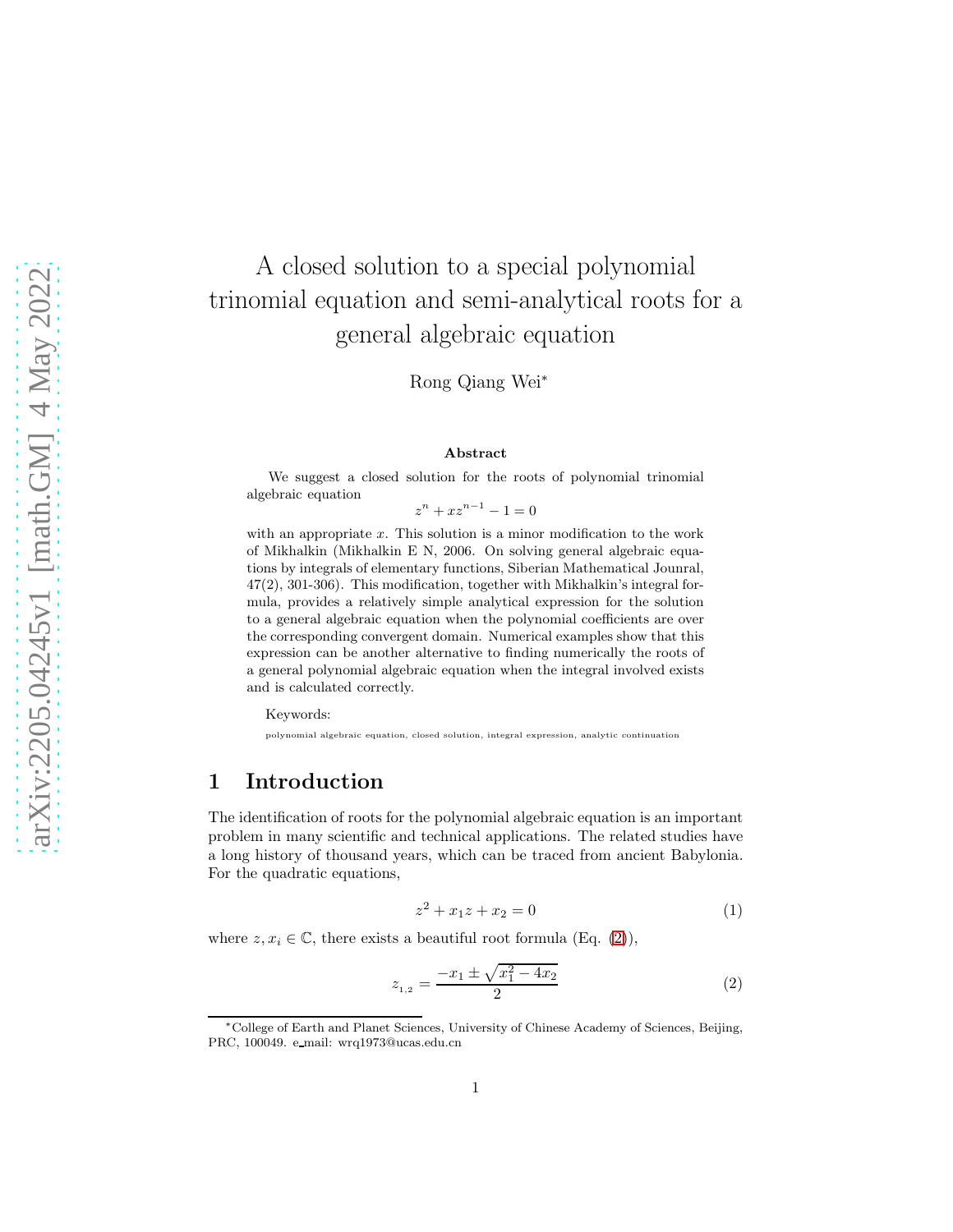

Figure 1: Roots of  $z^{23} + 0.5iz^{22} - 1 = 0$  from Eq. [\(20\)](#page-10-0) and those from the eigenvalues of corresponding companion matrix.

<span id="page-1-2"></span>For the cubic equations,

<span id="page-1-0"></span>
$$
z^3 + x_1 z^2 + x_2 z + x_3 = 0 \tag{3}
$$

there also exists a root formula (Zeidler et al., 2004), but it is complicated. Firstly, let  $y = z + \frac{x_1}{3}$ , and Eq. [\(3\)](#page-1-0) can be transformed into,

<span id="page-1-1"></span>
$$
y^3 + 3py + 2q = 0 \tag{4}
$$

where  $3p = x_2 - \frac{x_1^2}{3}$ ,  $2q = \frac{2x_1^3}{27} - \frac{x_1x_2}{3} + x_3$ . Secondly Eq.  $(4)$  has three roots  $(Cardano's formula)$ ,

$$
\begin{cases}\n y_1 = u_+ + u_- \\
 y_2 = \rho_+ u_+ + \rho_- u_- \\
 y_3 = \rho_- u_+ + \rho_+ u_- \n\end{cases} (5)
$$

where

$$
u_\pm:=\sqrt[3]{-q\pm\sqrt{p^3+q^2}}
$$

and

$$
\rho_{\pm} := \frac{1}{2} \left( -1 \pm i \sqrt{3} \right)
$$

Finally, the roots of Eq. [\(3\)](#page-1-0) are,

$$
z_i = y_i - \frac{x_1}{3} \tag{6}
$$

where  $i = 1, 2, 3$ .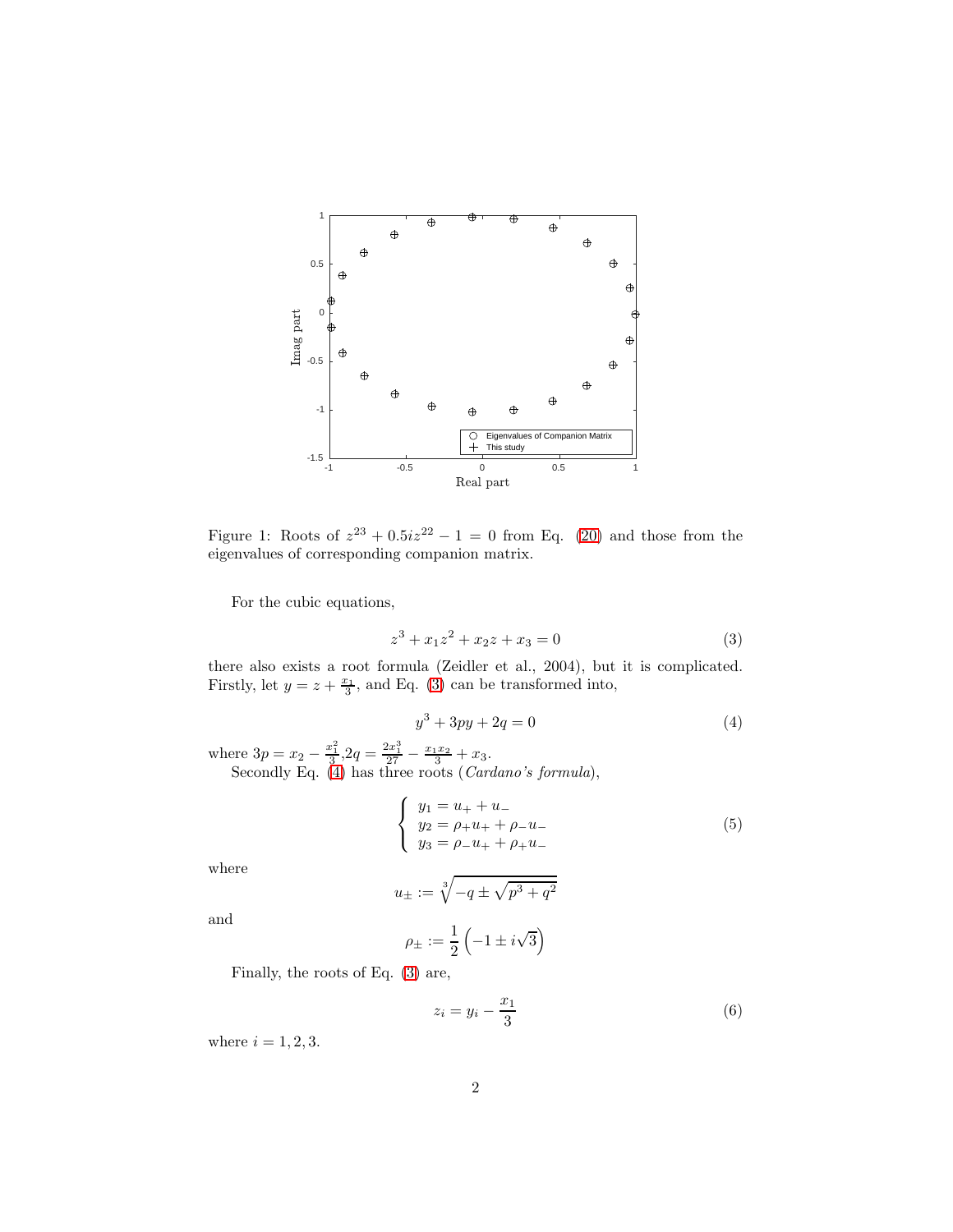For the biquadratic equations,

<span id="page-2-0"></span>
$$
z4 + x1z3 + x2z2 + x3z + x4 = 0
$$
 (7)

there still exists a root formula (Zeidler et al., 2004), but it is too complicated to be shown explicitly. Again firstly Eq. [\(7\)](#page-2-0) can be brought into a normal form when we let  $y = z + \frac{x_1}{4}$ ,

<span id="page-2-1"></span>
$$
y^4 + py^2 + qy + r = 0 \tag{8}
$$

Secondly, the roots of Eq. [\(8\)](#page-2-1) are,

$$
\begin{cases}\n2y_1 = u + v + w \\
2y_2 = u - v + w \\
2y_3 = -u + v + w \\
2y_4 = -u - v - w\n\end{cases}
$$
\n(9)

where  $u, v, w$  are solutions of the equations  $u^2 = \alpha, v^2 = \beta$  and  $w^2 = \gamma$  (where uvw = q is required), respectively. And  $\alpha, \beta, \gamma$  are the roots of the cubic equation (cubic resolvent) in the following,

$$
z^3 + 2pz^2 + (p^2 - 4r) z - q^2 = 0
$$

Finally, the roots of Eq. [\(7\)](#page-2-0) are,

$$
z_i = y_i - \frac{x_1}{4} \tag{10}
$$

where  $i = 1, 2, 3, 4$ .

It can be seen from the above that the roots of polynomial algebraic equations of  $n^{th}$  degree with  $n = 2, 3, 4$  can be expressed explicitly or implicitly only by the radicals. However, this does not hold for the general algebraic equations with  $n \geq 5$ , which has been proven by the great Abel and Galois. However, it is shown from studies later that there exist other ways to obtain the roots of these equations. The most common way is to solve them numerically. There perhaps have been hundreds if not thousands of different methods devised for numerical solution to the roots of polynomials (McNamee and Pan, 2012), and many are described in McNamee (2007) and McNamee and Pan (2013). Recently, new studies in this area are still emerging (eg., Raffalli, 2022). Among them, one of the most notable method is computing the eigenvalues of the corresponding companion matrix of polynomials with QR algorithm, by which it is possible to obtain all the roots both quickly and accurately.

On the other hand, there exist other analytical ways to solve the general algebraic equations of  $n^{th}$  degree with  $n \geq 5$ . For example, using the theory of special function, Umemura (1984) proved a general formula for the  $n<sup>th</sup>$  degree equation, which can be stated as the follows,

#### <span id="page-2-2"></span>Theorem 1 Let

$$
P(x) = a_0 x^n + a_1 x^{n-1} + \dots + a_n = 0, a_0 \neq 0, a_i \in \mathbb{C} (0 \leq i \leq n),
$$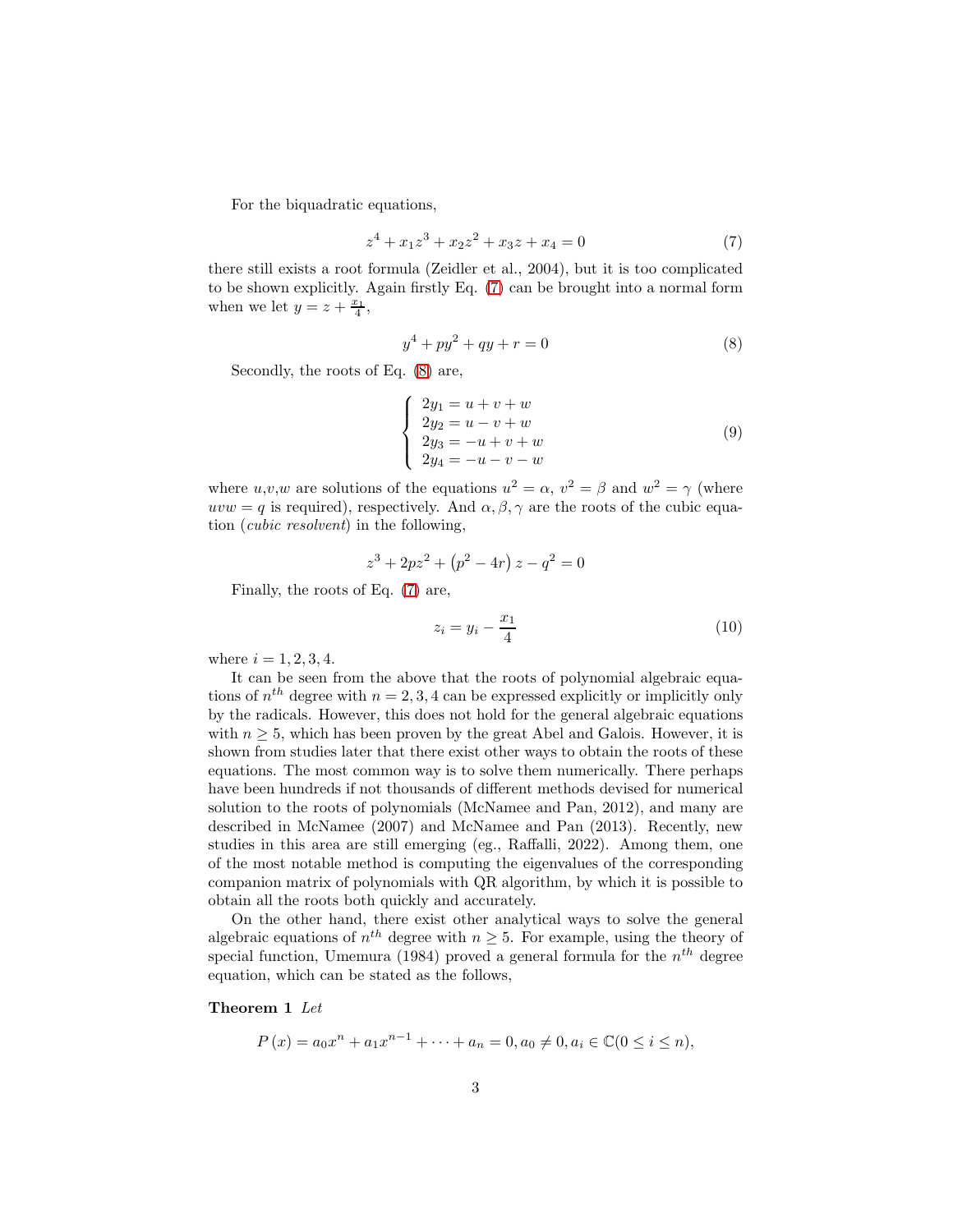

Figure 2: Roots of  $z^{1000} + (0.5 - 0.37i)z^{999} - 1 = 0$  from Eq. [\(20\)](#page-10-0) and those from the eigenvalues of corresponding companion matrix. Four subfigures show the detailed comparison for partial roots of these two types.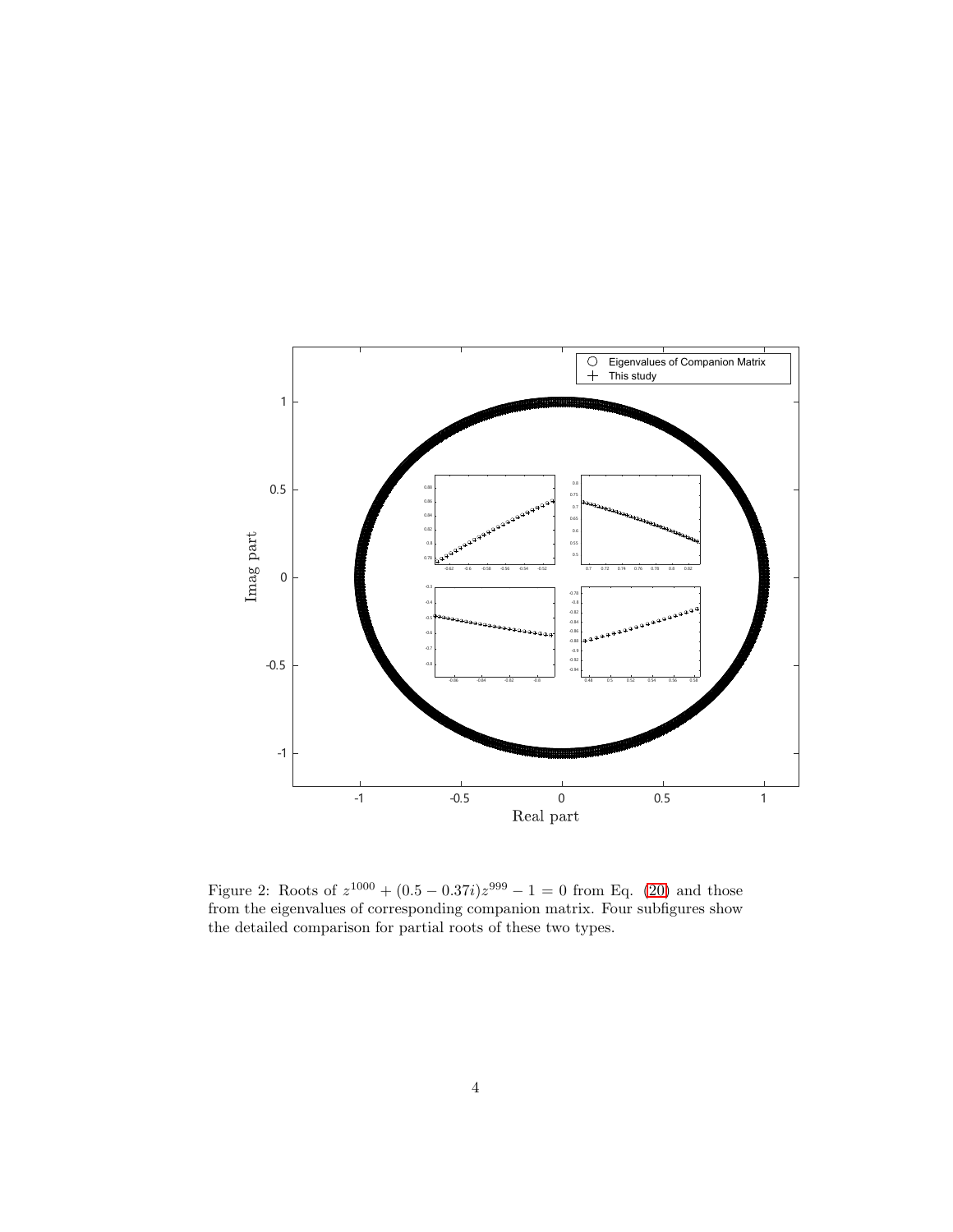

Figure 3: Roots of  $z^3 + 6z + 2 = 0$  from Eq. [\(17\)](#page-7-0) and those from the eigenvalues of corresponding companion matrix.



<span id="page-4-0"></span>Figure 4: Roots of  $z^4 - 6z^2 - 24z + 16 = 0$  from Eq. [\(17\)](#page-7-0) and those from the eigenvalues of corresponding companion matrix.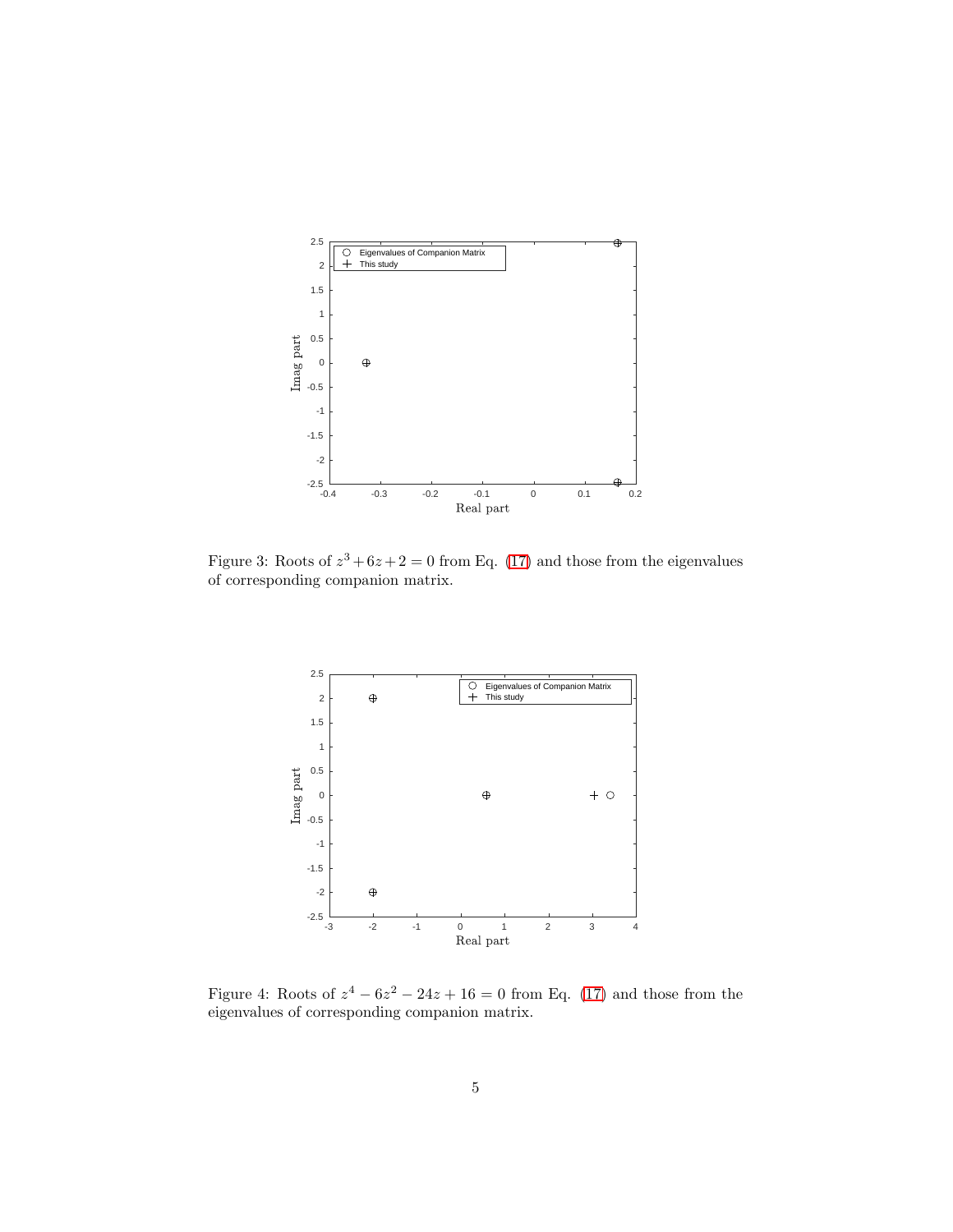

<span id="page-5-1"></span>Figure 5: Roots of  $z^5 + 0.5iz^4 - 6iz^3 - 2.4z^2 + z + 6i = 0$  from Eq. [\(17\)](#page-7-0) and those from the eigenvalues of corresponding companion matrix.

be an algebraic equation irreducible over a certain subfield of  $\mathbb{C}$ , then a root of it is given by

<span id="page-5-0"></span>
$$
\begin{bmatrix}\n\theta \begin{pmatrix} \frac{1}{2} & 0 & \cdots & 0 \\ 0 & 0 & \cdots & 0 \end{pmatrix} (\Omega)^4 \theta \begin{pmatrix} \frac{1}{2} & \frac{1}{2} & \cdots & 0 \\ 0 & 0 & \cdots & 0 \end{pmatrix} (\Omega)^4 \\
+ \theta \begin{pmatrix} 0 & 0 & \cdots & 0 \\ 0 & 0 & \cdots & 0 \end{pmatrix} (\Omega)^4 \theta \begin{pmatrix} 0 & \frac{1}{2} & \cdots & 0 \\ 0 & 0 & \cdots & 0 \end{pmatrix} (\Omega)^4 \\
- \theta \begin{pmatrix} 0 & 0 & \cdots & 0 \\ \frac{1}{2} & 0 & \cdots & 0 \end{pmatrix} (\Omega)^4 \theta \begin{pmatrix} 0 & \frac{1}{2} & \cdots & 0 \\ \frac{1}{2} & 0 & \cdots & 0 \end{pmatrix} (\Omega)^4 \\
\begin{bmatrix}\n2\theta \begin{pmatrix} \frac{1}{2} & 0 & \cdots & 0 \\ 0 & 0 & \cdots & 0 \end{pmatrix} (\Omega)^4 \theta \begin{pmatrix} \frac{1}{2} & \frac{1}{2} & \cdots & 0 \\ 0 & 0 & \cdots & 0 \end{pmatrix} (\Omega)^4\n\end{bmatrix}
$$
\n(11)

where

$$
\theta\left(\begin{array}{c}m_1\\m_2\end{array}\right)(z,\tau) = \sum_{\xi \in \mathbb{Z}^g} e^{\left(\frac{1}{2}(\xi+m_1)\tau^T(\xi+m_1) + (\xi+m_1)^T(z+m_2)\right)}
$$

is the theta function defined for row vector  $m_1, m_2 \in \mathbb{R}^g$ ,  $z \in \mathbb{C}^g$  and a symmetric  $g \times g$  matrix  $\tau$  with positive definite imaginary part, and here  $e(x) =$  $\exp(2\pi i x)$ ;  $\Omega$  is the period matrix of the hyperelliptic curve  $y^2 = F(x)$  (F(x) has  $2g + 1$  simple roots), and  $F(x) = x(x - 1)P(x)$  if the degree of  $P(x)$  is odd, and  $F(x) = x(x-1)(x-2)P(x)$ , otherwise.

However, it can be seen that Theorem [1](#page-2-2), ie., Eq. [\(11\)](#page-5-0) is too complicated and technical to be practically useful, especially it may be not easy to obtain the period matrix  $\Omega$ .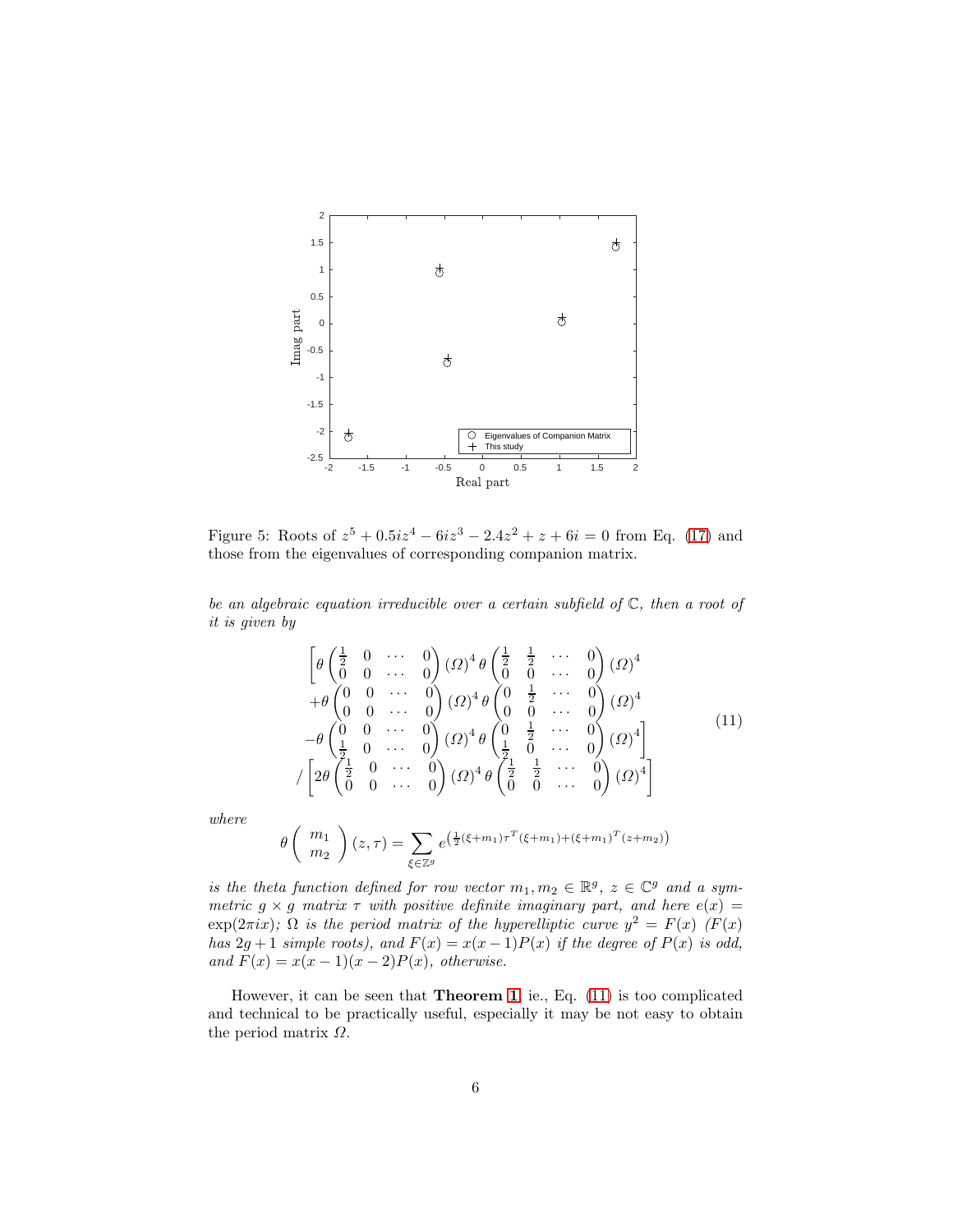In what follows we will introduce another analytical solution by Mellin (1921) to a general algebraic equation, which is simpler than Eq. [\(11\)](#page-5-0) although it has a limited domain of convergence. Further, we will introduce a simplified version of this solution using the integrals of elementary functions by Mikhalkin (2006), and a minor modification of ours to Mikhalkin (2006) for finding the roots of the trinomial algebraic equation  $z^n + xz^{n-1} - 1 = 0$ . Finally, we will show some numerical examples based on Mikhalkin's integral formula and our minor modification.

#### 2 Mellin's solution in integral and series

Mellin (1921) obtained an integral formula to compute the principal root (branch) of the polynomial equation  $z^n + x_1 z^{n_1} + \cdots + x_p z^{n_p} - 1 = 0$  using hypergeometric functions of its coefficients  $x_1, ..., x_p$  with the condition  $z(0, 0, ...0) = 1$ . This formula is as the follows when  $|\arg(x_m)| < n_p \pi/2n, m = 1, 2, ...p$ ,

$$
z(x_1, x_2, \cdots, x_p) = \frac{1}{(2\pi i)^p} \int_{\gamma + i\mathbb{R}^p} \frac{\frac{1}{n}\Gamma\left(\frac{1}{n} - \frac{n_1}{n}z_1 - \frac{n_2}{n}z_2 - \cdots - \frac{n_p}{n}z_p\right)}{\Gamma\left(\frac{1}{n} + \frac{n_1'}{n}z_1 + \frac{n_2'}{n}z_2 + \cdots + \frac{n_p'}{n}z_p + 1\right)}
$$

$$
\Gamma(z_1)\Gamma(z_2)\cdots\Gamma(z_p)\,x_1^{-z_1}x_2^{-z_2}\cdots x_p^{-z_p}\mathrm{d}z_1\mathrm{d}z_2\cdots\mathrm{d}z_p
$$
(12)

where  $\gamma$  is a point in the polyhedron,

<span id="page-6-0"></span>
$$
\{u \in \mathbb{R}^p : u_1 > 0, \cdots u_p > 0, n_1u_1 + n_2u_2 + \cdots n_pu_p < 1\}
$$

and  $n'_m = n - n_m, m = 1, 2, \cdots, p.$ 

The other  $n-1$  roots (branches) are obtained from  $z(x_1, x_2, \dots, x_n)$  by the formula,

<span id="page-6-1"></span>
$$
z_j(x_1, x_2, \cdots, x_p) = \varepsilon^j z(x_1 \varepsilon^{jn_1}, x_2 \varepsilon^{jn_2}, \cdots, x_p \varepsilon^{jn_p}), j = 1, 2, \cdots, n - 1.
$$
 (13)

where  $\varepsilon = \exp(\frac{2\pi i}{n})$  is a primitive *n*th root of unity.

This paper is written in French in a terse style, and an relatively elementary explanation or an expository article can be Lawton (2021).

Mellin (1921) also presented the formula for any positive powers of the principal root, ie., for  $\mu > 0$ ,

$$
z^{\mu}(x_1, x_2, \cdots, x_p) = \frac{1}{(2\pi i)^p} \int_{\gamma + i\mathbb{R}^p} \frac{\frac{\mu}{n} \Gamma\left(\frac{\mu}{n} - \frac{n_1}{n} z_1 - \frac{n_2}{n} z_2 - \cdots - \frac{n_p}{n} z_p\right)}{\Gamma\left(\frac{\mu}{n} + \frac{n_1'}{n} z_1 + \frac{n_2'}{n} z_2 + \cdots + \frac{n_p'}{n} z_p + 1\right)}
$$

$$
\Gamma(z_1) \Gamma(z_2) \cdots \Gamma(z_p) x_1^{-z_1} x_2^{-z_2} \cdots x_p^{-z_p} \mathrm{d}z_1 \mathrm{d}z_2 \cdots \mathrm{d}z_p \tag{14}
$$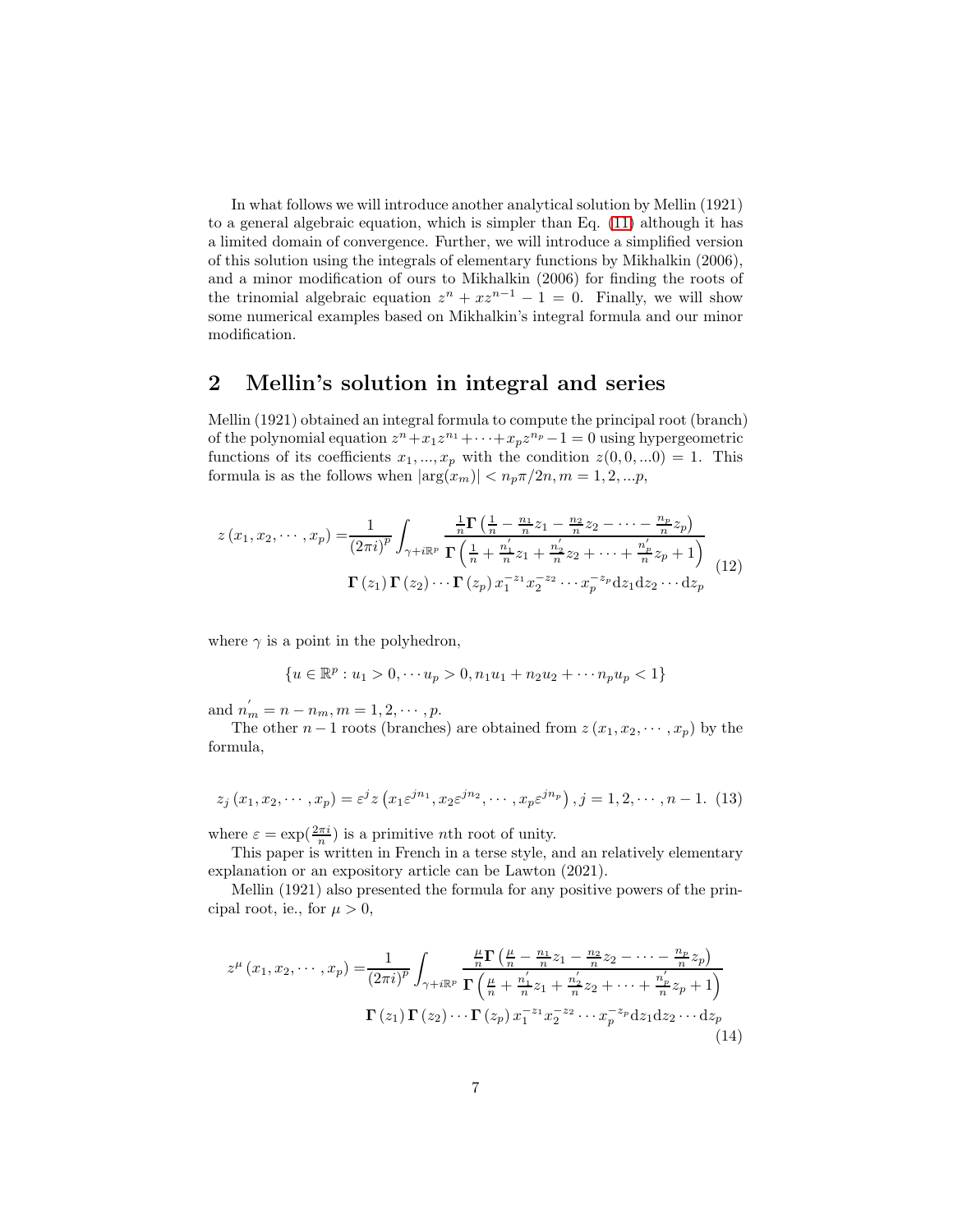where  $\gamma$  is a point in the polyhedron,

<span id="page-7-1"></span>
$$
\{u \in \mathbb{R}^p : u_1 > 0, \dots u_p > 0, n_1 u_1 + n_2 u_2 + \dots + n_p u_p < \mu\}
$$

Calculating the integral [\(12\)](#page-6-0) as the sum of residues at the poles of  $z =$  $-k, k = 0, 1, 2, \dots$  of Euler gamma function  $\Gamma(z_p), p = 1, 2, \dots$ , Mellin (1921) presented the representation of  $z(x_1, x_2, \dots, x_p)$  in the form of a hypergeometric series,

$$
z(x_1, x_2, \cdots, x_p) = \frac{1}{n} \sum_{|k| \ge 0} \frac{(-1)^{|k|} \Gamma\left(\frac{1}{n} + \frac{n_1}{n}k_1 + \frac{n_2}{n}k_2 + \cdots + \frac{n_p}{n}k_p\right) x_1^{k_1} x_2^{k_2} \cdots x_p^{k_p}}{k_1! k_2! \cdots k_p! \Gamma\left(\frac{1}{n} - \frac{n'_1}{n}k_1 - \frac{n'_2}{n}k_2 - \cdots - \frac{n'_p}{n}k_p + 1\right)}
$$
\n(15)

where  $|k| = k_1 + k_2 + \cdots + k_p; k_1, k_2, \cdots k_p \ge 0.$ Correspondingly,

<span id="page-7-2"></span>
$$
z^{\mu}(x_1, x_2, \cdots, x_p) = \frac{\mu}{n} \sum_{|k| \ge 0} \frac{(-1)^{|k|} \Gamma\left(\frac{\mu}{n} + \frac{n_1}{n}k_1 + \frac{n_2}{n}k_2 + \cdots + \frac{n_p}{n}k_p\right) x_1^{k_1} x_2^{k_2} \cdots x_p^{k_p}}{k_1! k_2! \cdots k_p! \Gamma\left(\frac{\mu}{n} - \frac{n'_1}{n}k_1 - \frac{n'_2}{n}k_2 - \cdots - \frac{n'_p}{n}k_p + 1\right)}
$$
(16)

From the view point of theory, we can solve analytically the general algebraic equations of  $n^{th}$  degree with  $n \geq 5$  through Mellin's solution in integral and/or series when  $x_i, i = 1, 2, \cdots p$  are over the convergent domain of these integral and/or series.

### 3 Mikhalkin's integral formula

However, it is clear that the integrand in the integral [\(12\)](#page-6-0) is a transcendental function and the integration domain is unbounded, while the solution [\(15\)](#page-7-1) is a multiple series, both of which are difficult to be calculated in a normal way. Mikhalkin (2006) proposed an elegant and simple integral formula based on series [\(15\)](#page-7-1), in which only the 1D integration of elementary functions over  $[0, 1]$ is involved. This formula, which has a broader convergent domain than that of the integral [\(12\)](#page-6-0), reads,

<span id="page-7-0"></span>
$$
z(x_1, x_2, \dots, x_p) = 1 + \frac{1}{(2\pi i) n} \int_0^1 t^{\frac{1-n}{n}} (1-t)^{-\frac{1+n}{n}} \left[ e^{\frac{\pi i}{n}} \log \left( 1 + \sum_{k=1}^p y_k e^{-\frac{n'_k}{n}\pi i} \right) \right] dt
$$
  
- 
$$
e^{-\frac{\pi i}{n}} \log \left( 1 + \sum_{k=1}^p y_k e^{\frac{n'_k}{n}\pi i} \right) dt
$$
 (17)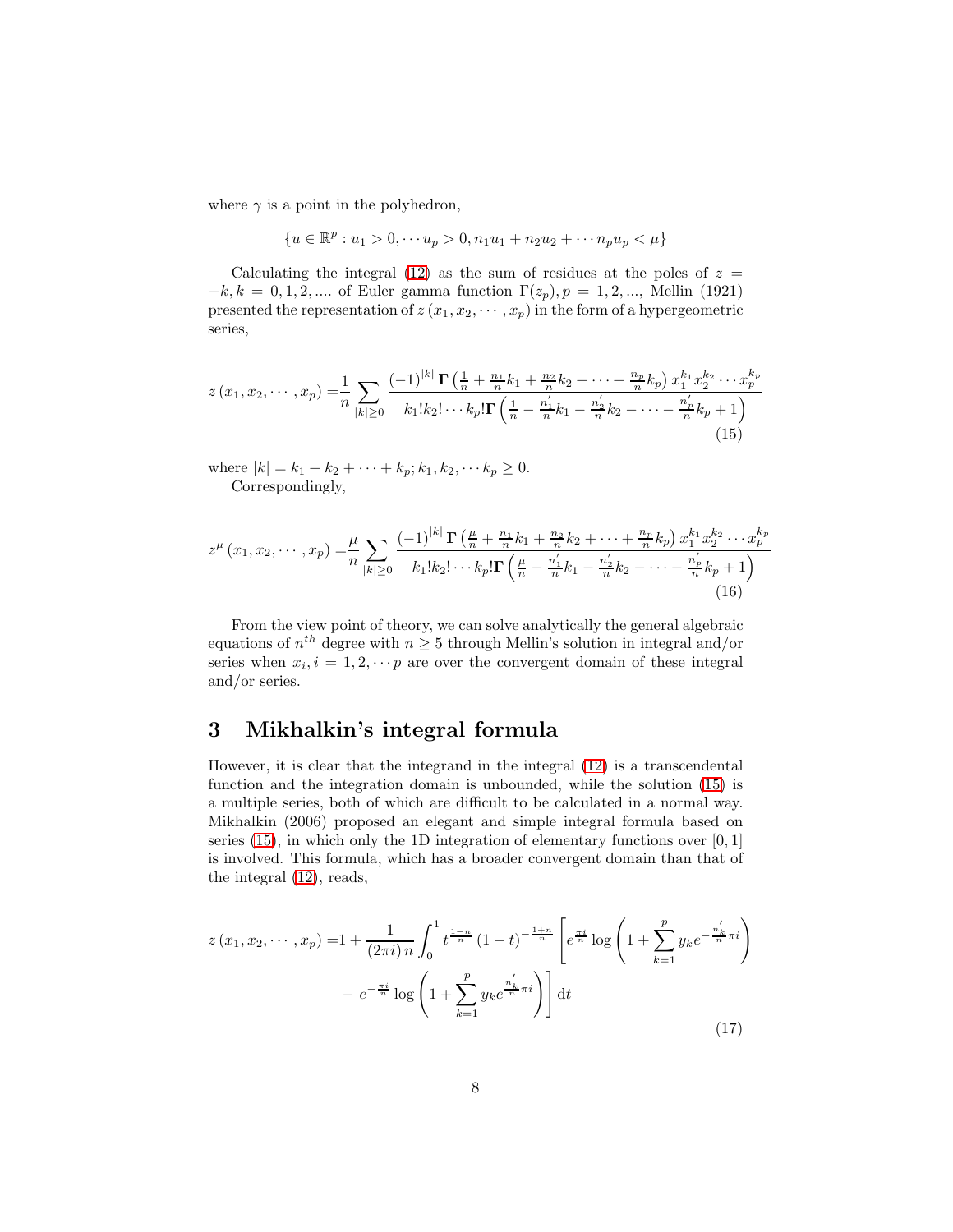

Figure 6: Roots of  $z^7 + 0.3z^5 + 0.5iz^4 - 6iz^3 - 2.4z^2 + z + 5 = 0$  from Eq. [\(17\)](#page-7-0) and those from the eigenvalues of corresponding companion matrix.

where  $n'_{k} = n - n_{k}, y_{k} = x_{k} t^{\frac{n_{k}}{n}} (1 - t)^{\frac{n'_{k}}{n}}$ .

Series [\(15\)](#page-7-1) is convergent only for the small  $|x_i|, i = 1, 2, \ldots p$ , while Eq. [\(17\)](#page-7-0) is valid for any (complex)  $x_i$ , except  $\Sigma_-\cup \Sigma_+$  where

$$
\Sigma_{-} = \bigcup_{t \in [0;1]} \{ \sum_{k=1}^{p} y_k e^{-\frac{n'_k}{n}\pi i} + 1 = 0 \}
$$

and

$$
\varSigma_+=\bigcup_{t\in[0;1]}\{\sum_{k=1}^p y_ke^{\frac{n_k^{'}}{n}\pi i}+1=0\}
$$

Therefore,  $z(x_1, x_2, \dots, x_p)$  which comes from the Integral [\(17\)](#page-7-0) is holomorphic and has a univalent continuation from a neighborhood of the origin to the domain  $\mathbb{C}^p \setminus (\Sigma_- \cup \Sigma_+).$ 

## 4 A minor modification to Mikhalkin's integral formula

Wrong roots will be obtained when the formula [\(17\)](#page-7-0) is applied to the trinomial algebraic equation  $z^n + xz^{n-1} - 1 = 0$ . Except that x is in a non-convergent domain of this integral, the reason is from the Eq. [\(18\)](#page-10-1) which is used in the deriving Integral formula [\(17\)](#page-7-0),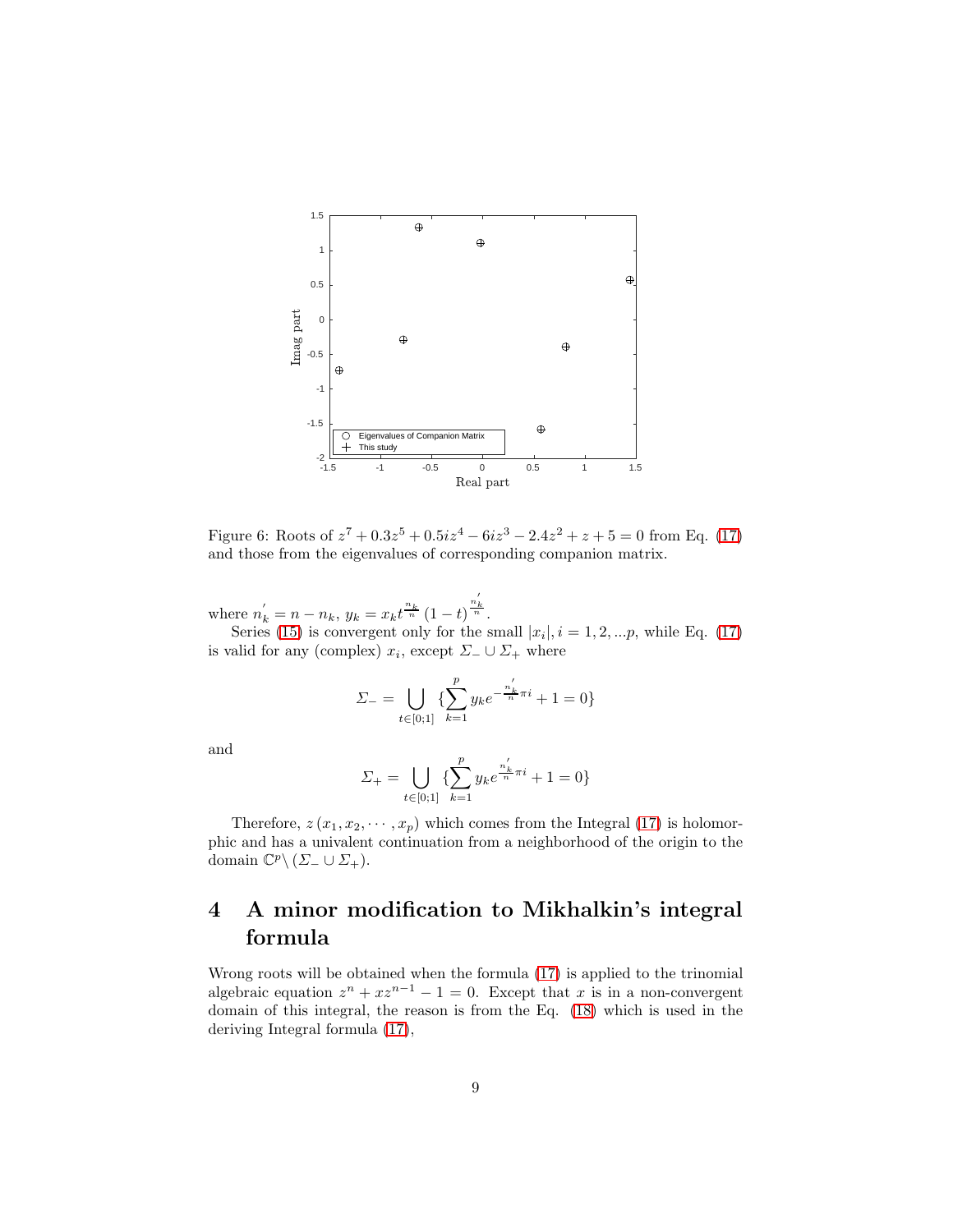

<span id="page-9-0"></span>Figure 7: Roots of  $z^{200} + 0.5z^{199} + 0.8z^{99} - 1 = 0$  from Eq. [\(17\)](#page-7-0) and those from the eigenvalues of corresponding companion matrix.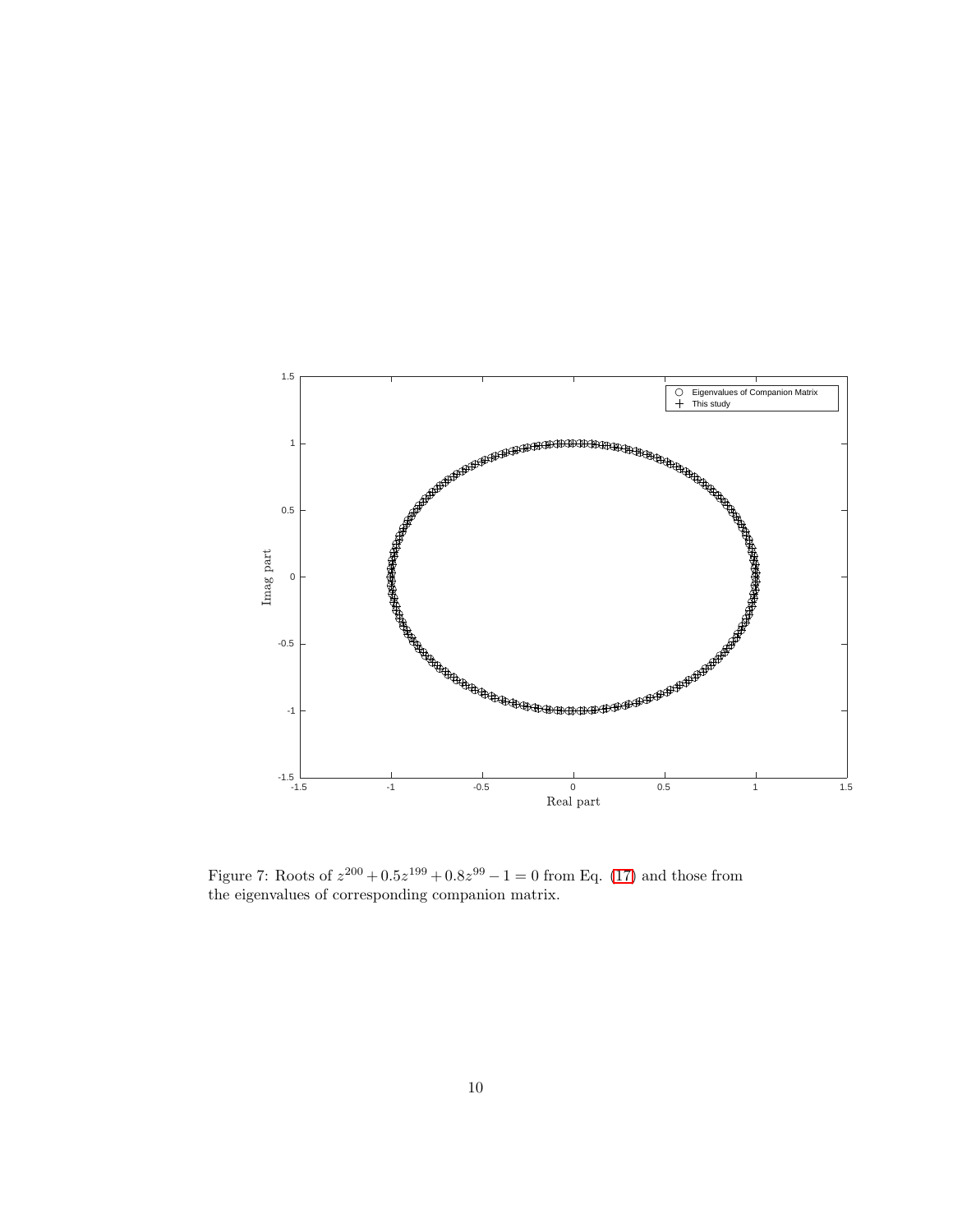<span id="page-10-1"></span>
$$
\frac{\Gamma(x)\Gamma(y)}{\Gamma(x+y)} = \mathcal{B}(x,y) = \int_0^1 t^{x-1} (1-t)^{y-1} dt
$$
\n(18)

The right hand of Eq. [\(18\)](#page-10-1) requires Re  $x > 0$ , Re  $y > 0$ , although there is no such a requirement when we evaluate the integral of  $\int_0^1 t^{x-1} (1-t)^{y-1} dt$ from  $\frac{\Gamma(x)\Gamma(y)}{\Gamma(x+y)}$ . To meet this requirement, we re-derive formula [\(17\)](#page-7-0) from series solution [\(16\)](#page-7-2) other than [\(15\)](#page-7-1). We obtain,

$$
z^{\mu}(x_1, x_2, \cdots, x_p) = 1 + \frac{\mu}{(2\pi i) n} \int_0^1 t^{\frac{\mu}{n} - 1} (1 - t)^{-\frac{\mu}{n} - 1} \left[ e^{\frac{\mu}{n}\pi i} \log \left( 1 + \sum_{k=1}^p y_k e^{-\frac{n'_k}{n}\pi i} \right) \right] dt
$$

$$
- e^{-\frac{\mu}{n}\pi i} \log \left( 1 + \sum_{k=1}^p y_k e^{\frac{n'_k}{n}\pi i} \right) \right] dt
$$
(19)

For this case, we found that in Beta function  $y = -\frac{\mu}{n} + \frac{n'_1}{n}$  $\frac{n_1'}{n}k_1 + \frac{n_2'}{n}$  $\frac{n_2}{n}k_2 + \cdots +$  $n'$  $\frac{h_p}{n}k_p$ ; If  $\mu = 1$ ,  $y = 0$  for algebraic equation  $z^n + xz^{n-1} - 1 = 0$  when  $k_1 = 1$ , which is not the requirement of Re  $y > 0$  in Eq. [\(18\)](#page-10-1); But if  $0 < \mu < 1$ ,  $y > 0$ . For convenience we let  $\mu = \frac{1}{2}$  here. So now the principal root (branch) for this trinomial equation is,

$$
z(x) = \left\{ 1 + \frac{1}{(4\pi i)n} \int_0^1 t^{\frac{1}{2n} - 1} (1 - t)^{-\frac{1}{2n} - 1} \left[ e^{\frac{\pi i}{2n}} \log \left( 1 + x t^{\frac{n-1}{n}} (1 - t)^{\frac{1}{n}} e^{-\frac{\pi i}{n}} \right) \right] - e^{-\frac{\pi i}{2n}} \log \left( 1 + x t^{\frac{n-1}{n}} (1 - t)^{\frac{1}{n}} e^{\frac{\pi i}{n}} \right) \right] dt \right\}^2
$$
(20)

where the convergent domain of x is  $\mathbb{C}^p \setminus (\Sigma'_{-} \cup \Sigma'_{+}),$  and

<span id="page-10-0"></span>
$$
\Sigma'_{-} = \bigcup_{t \in [0;1]} \left\{ 1 + xt^{\frac{n-1}{n}} \left( 1 - t \right)^{\frac{1}{n}} e^{-\frac{\pi i}{n}} = 0 \right\}
$$

and

<span id="page-10-2"></span>
$$
\Sigma'_{+} = \bigcup_{t \in [0;1]} \{1 + xt^{\frac{n-1}{n}} (1-t)^{\frac{1}{n}} e^{\frac{\pi i}{n}} = 0\}
$$

With Eq. [\(20\)](#page-10-0), we can express the two roots of the quadratic equation  $z^2 + xz - 1 = 0$  in an integral form,

$$
z_1(x) = \left\{ 1 + \frac{1}{8\pi i} \int_0^1 t^{-\frac{3}{4}} (1-t)^{-\frac{5}{4}} \left[ e^{\frac{\pi i}{4}} \log \left( 1 - ixt^{\frac{1}{2}} (1-t)^{\frac{1}{2}} \right) - e^{-\frac{\pi i}{4}} \log \left( 1 + ixt^{\frac{1}{2}} (1-t)^{\frac{1}{2}} \right) \right] dt \right\}^2
$$
(21)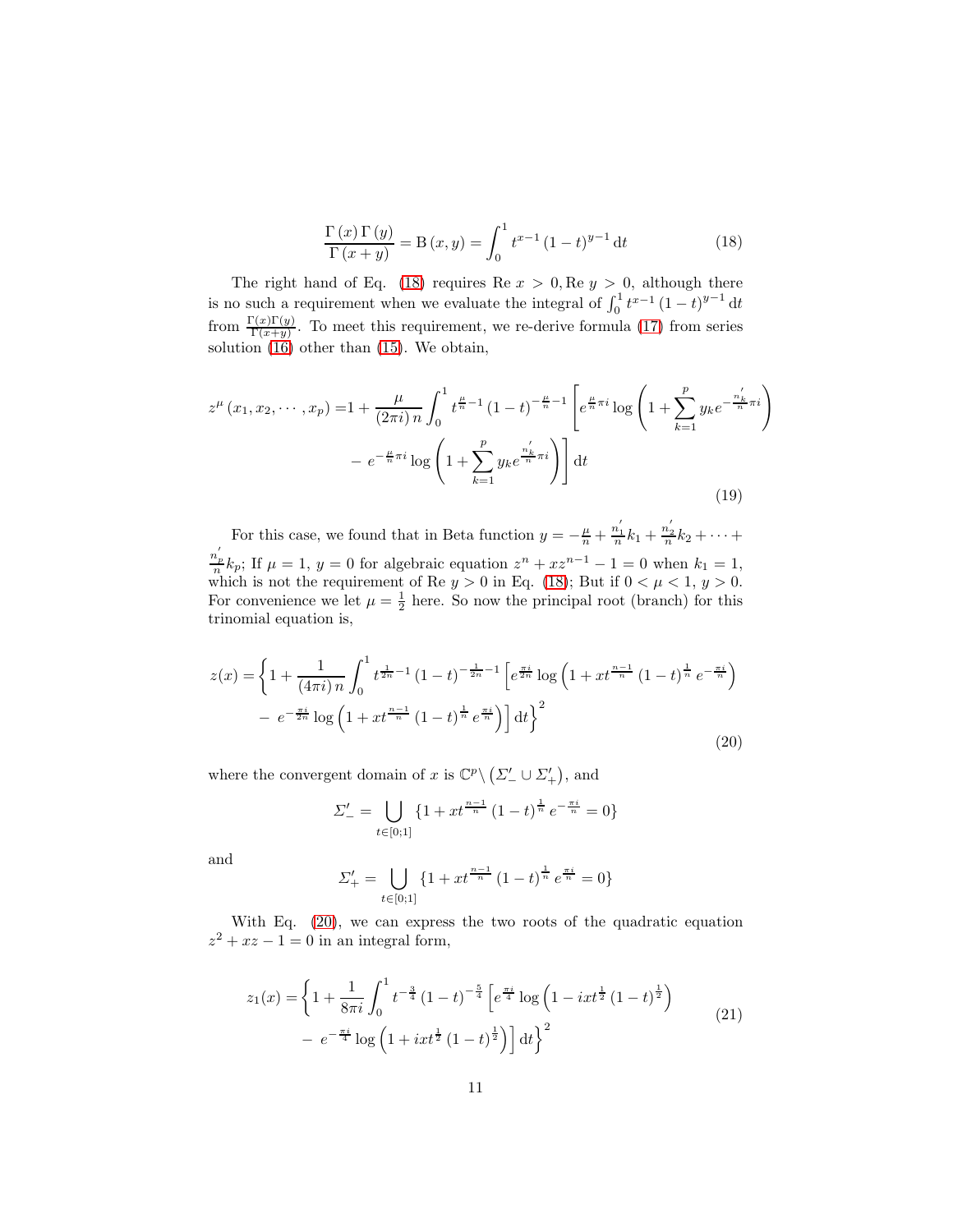$$
z_2(x) = \varepsilon z_1(\varepsilon x) = -\left\{1 + \frac{1}{8\pi i} \int_0^1 t^{-\frac{3}{4}} (1-t)^{-\frac{5}{4}} \left[e^{\frac{\pi i}{4}} \log \left(1 + ixt^{\frac{1}{2}} (1-t)^{\frac{1}{2}}\right)\right] - e^{-\frac{\pi i}{4}} \log \left(1 - ixt^{\frac{1}{2}} (1-t)^{\frac{1}{2}}\right)\right] dt\right\}^2
$$
(22)

where  $\varepsilon = \exp(\pi i)$ ; x has a convergent domain of  $\mathbb{C}^p \setminus (\Sigma''_- \cup \Sigma''_+)$ , and

<span id="page-11-0"></span>
$$
\varSigma_{-}'' = \bigcup_{t \in [0,1]} \{1 - ixt^{\frac{1}{2}} (1-t)^{\frac{1}{2}} = 0\}
$$

and

$$
\Sigma_{+}^{"'} = \bigcup_{t \in [0;1]} \{1 + ixt^{\frac{1}{2}} (1-t)^{\frac{1}{2}} = 0\}
$$

It should be pointed out that only the trinomial algebraic equation  $z^n$  +  $xz^{n-1} - 1 = 0$  requires this minor modification. For other polynomial algebraic equations, the integral formula [\(17\)](#page-7-0) is correct.

#### 5 Numerical examples and discussions

Based on Eq.  $(20)$ , Eq.  $(17)$  and Eq.  $(13)$ , we can solve a large amount of polynomial algebraic equations of  $n<sup>th</sup>$  degree with any n not only theoretically but also numerically. In this section we only give some numerical examples. Because these numerical roots are from analytical Eq. [\(20\)](#page-10-0), Eq. [\(17\)](#page-7-0) and Eq. [\(13\)](#page-6-1), we call them semi-analytical roots. As for the pure theoretical examples, the interested readers can look up Mikhalkin (2006).

It should be pointed out that our semi-analytical calculations here are not necessarily better than the existing numerical methods mentioned in the introduction, due to the precision and instability of numerical integration when there are singularities at the interval boundaries like ours here. We will take just one example about this, in which the  $QuadGK$  package of Julia will be used to integrate numerically  $\int_0^1 t^{a-1} dt (= \frac{1}{a})$  where  $0 < a < 1$ . It is known that  $QuadGK$ implements an adaptive Gauss-Kronrod procedure and is accurate. When we input "quadgk( $x-> x^{\wedge} -0.9796, 0, 1$ " in the REPL of Julia, we get the integral value is  $49.019588870393704$  with an error of 7.297369528484689 × 10<sup>-7</sup>. However, we only get a "DomainError" when we input "quadgk $(x-> x^{\wedge} 0.9797, 0, 1$ ".

In the following 9 examples will be taken, together with the corresponding results from roots formula (for quadratic equation) or eigenvalues of the corresponding companion matrix of polynomials with QR algorithm.

Firstly, we investigate the roots of two quadratic equations:  $x^2 + 0.5x + 1 = 0$ and  $x^2 + (10.0 + 2.0i)x + 2 = 0$ . Table 1 show the corresponding roots from Eq. [\(2\)](#page-0-0) and Eq. [\(21,](#page-10-2)[22\)](#page-11-0), respectively. It can be seen that the differences between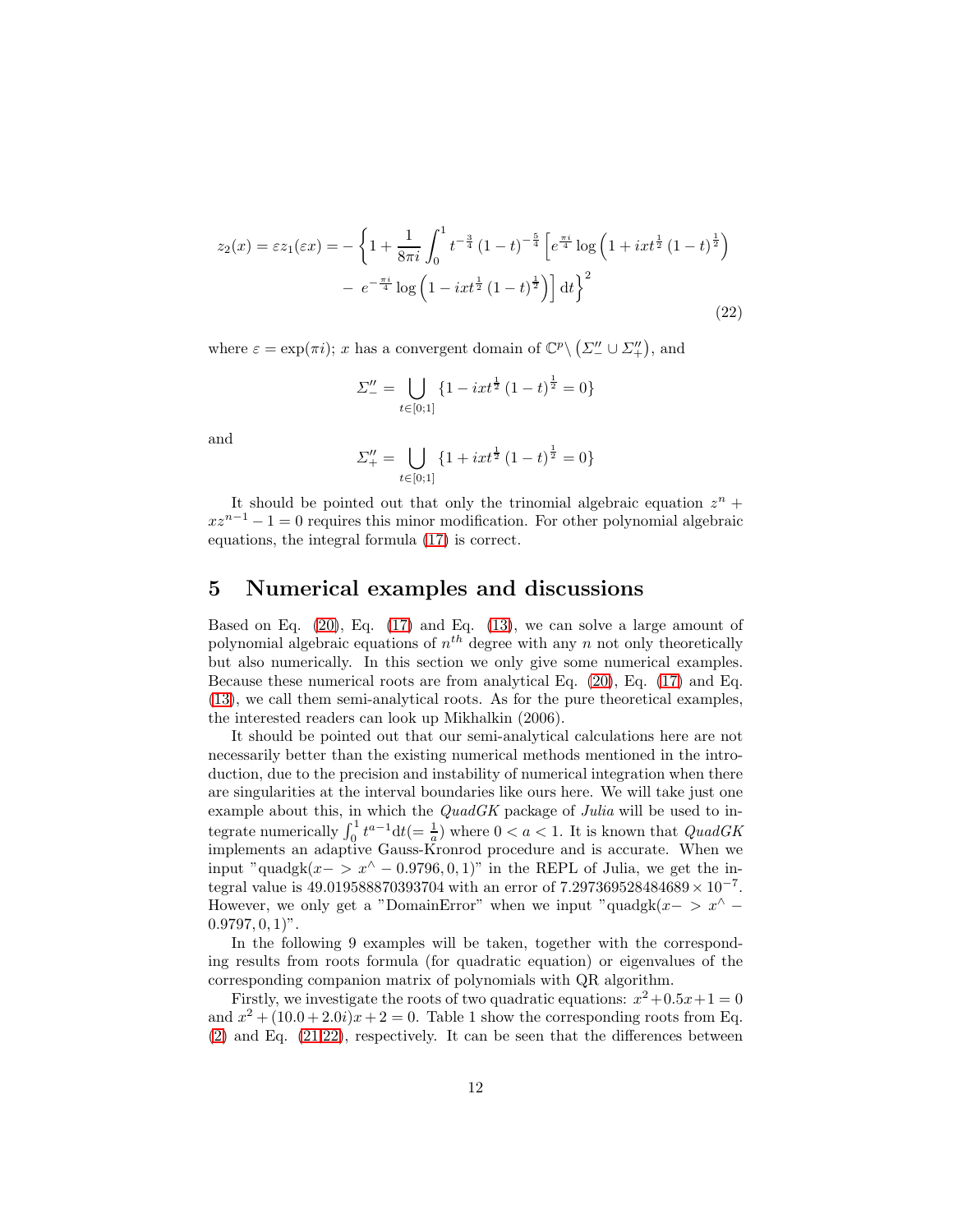Table 1: Comparison of roots for two quadratic equations

| Equations                      | Roots from Eq. $(2)$                       | Roots from Eq. $(21,22)$                   |
|--------------------------------|--------------------------------------------|--------------------------------------------|
| $x^2 + 0.5x + 1 = 0$           | $-0.250000000000000 + 0.968245836551854i$  | $-0.249984495758362 + 0.968247805793722i$  |
|                                | $-0.2500000000000000 = 0.968245836551854$  | $-0.249984495758362 - 0.968247805793722i$  |
| $x^2 + (10.0 + 2.0i)x + 2 = 0$ | $-0.195518136823225 + 0.0406949474243507i$ | $-0.195440670967500 + 0.0407871031132125i$ |
|                                | $-9.80448186317678 - 2.04069494742435$ i   | $-9.80377786741337 - 2.04107071213056$ i   |

these two types of roots are small. And this shows Eq. [\(21\)](#page-10-2) and Eq. [\(22\)](#page-11-0) are correct.

Further, we investigate the following polynomial equations:  $z^{23} + 0.5iz^{22} - 1000$  $1 = 0, z^{1000} + (0.5 - 0.37i)z^{999} - 1 = 0, z^3 + 6z + 2 = 0, z^4 - 6z^2 - 24z + 16 = 0,$  $z^5 + 0.5iz^4 - 6iz^3 - 2.4z^2 + z + 6i = 0, z^7 + 0.3z^5 + 0.5iz^4 - 6iz^3 - 2.4z^2 +$  $z + 5 = 0$ , and  $z^{200} + 0.5z^{199} + 0.8z^{99} - 1 = 0$  $z^{200} + 0.5z^{199} + 0.8z^{99} - 1 = 0$  $z^{200} + 0.5z^{199} + 0.8z^{99} - 1 = 0$ , respectively. Fig. 1[-7](#page-9-0) show the roots of these equations. Except that the roots of  $z^{23} + 0.5iz^{22} - 1 = 0$  and  $z^{1000} + (0.5 - 0.37i)z^{999} - 1 = 0$  are from Eq. [\(20\)](#page-10-0), roots for all other equations are from Eq. [\(17\)](#page-7-0). For comparison, we also show the roots from eigenvalues of the corresponding companion matrix. It can be seen that these two classes of roots are consistent well, except those in Fig. [4](#page-4-0) and Fig. [5.](#page-5-1) In Fig. [4,](#page-4-0) there is a root from Eq. [\(17\)](#page-7-0) is different from the eigenvalue of corresponding companion matrix. In Fig. [5,](#page-5-1) all the roots from Eq. [\(17\)](#page-7-0) are slightly different from those eigenvalues of the corresponding companion matrix, and these differences are systematic which can also be seen in other Figures except Fig. [4.](#page-4-0) We attribute these differences to the problems in numerical integration.

These 9 examples show that Eq.  $(20)$ , Eq.  $(17)$  and Eq.  $(13)$  can be used directly to calculate the roots of polynomial algebraic equation of  $n^{th}$  degree with any  $n$ , if the related numerical integration is correct. If not so, we can also use the roots from these formulae as the initial values for other numerical method mentioned in the introduction.

It can be also seen that Eq.  $(20)$ , Eq.  $(17)$  and Eq.  $(13)$  do not converge at some points (Those in  $(\Sigma_-\cup\Sigma_+)$ ) on the hypercomplex plane. If the coefficients of polynomial equations consist of these points, then they cannot be solved by Eq. [\(20\)](#page-10-0), Eq. [\(17\)](#page-7-0) and Eq. [\(13\)](#page-6-1) and another methods, such as analytical continuation, are required. As for the analytical continuation from series [\(15\)](#page-7-1), the interested readers are referred to Antipova and Mikhalkin (2012) and references therein.

#### 6 Conclusions

A closed solution (Eq. [\(20\)](#page-10-0)) for the roots of polynomial trinomial algebraic equation  $z^{n}+xz^{n-1}-1=0$  is obtained. This solution, together with Mikhalkin's integral formula  $(Eq. (17))$  $(Eq. (17))$  $(Eq. (17))$  and  $Eq. (13)$  $Eq. (13)$ , not only provides a relatively simple analytical expression for the solution of a large amount of polynomial algebraic equations of  $n<sup>th</sup>$  degree with any n, but also provides a semi-analytical solution to these algebraic equations when the integral involved exists and is obtained